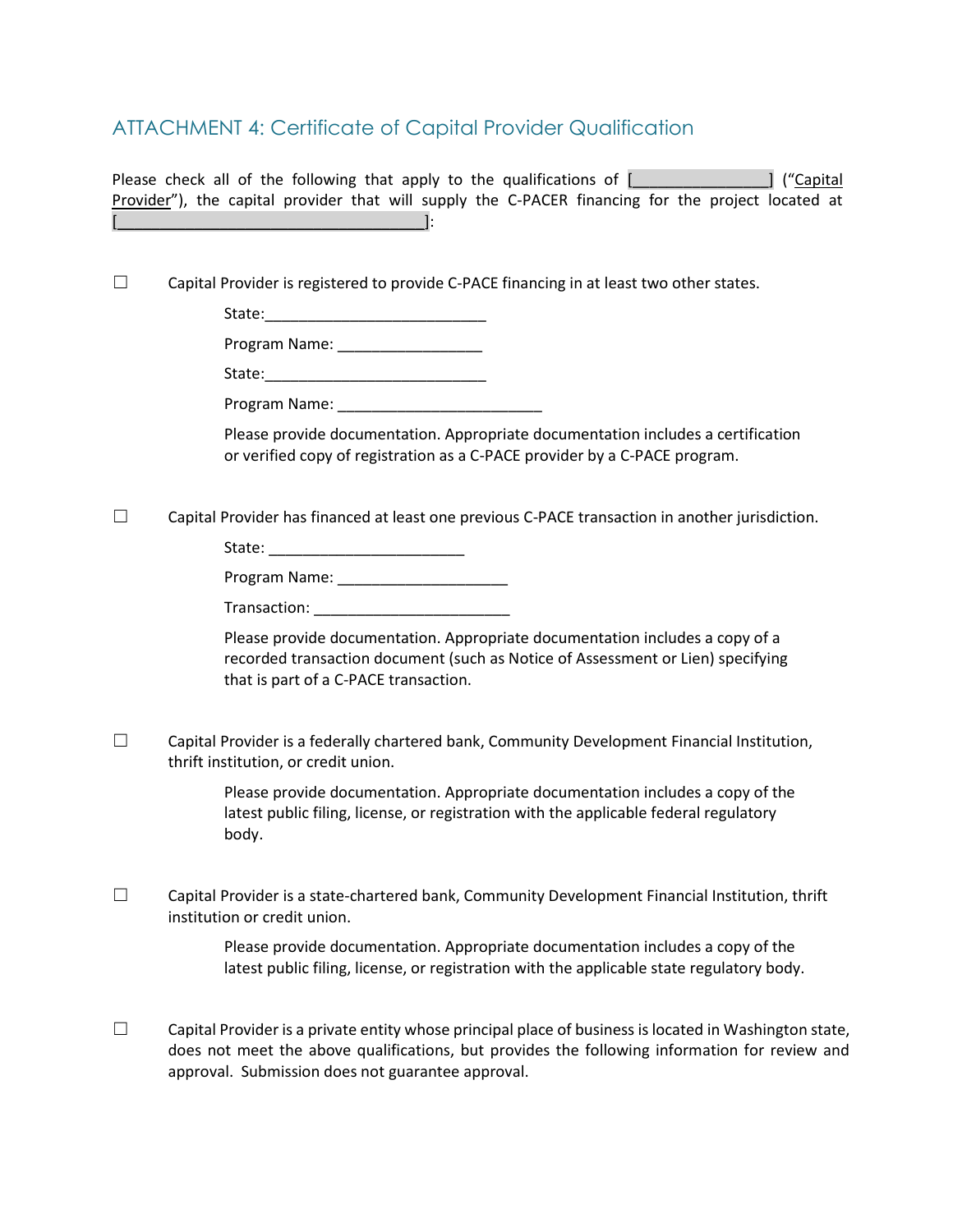Name Address Contact name: Email: Phone Number:

Business License No:

Attach the most current audited financial statements (to demonstrate solvency) or the most current regulatory or business filing required by the state (to demonstrate good standing).

[Remainder of Page Intentionally Left Blank]